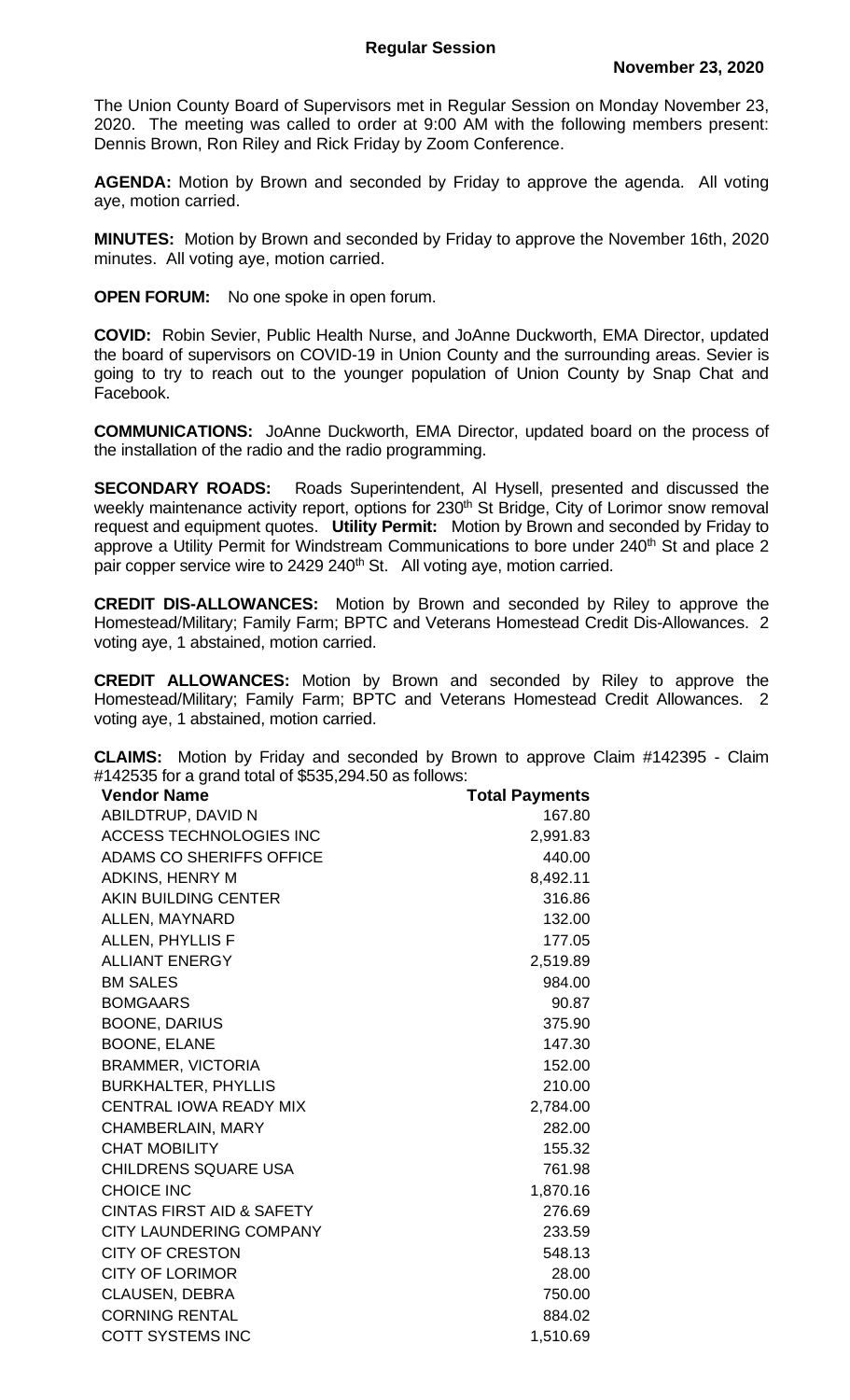COTTRELL PROPERTIES INC 385.00 CRAGO, ED 193.50 CREST HAVEN CARE CENTER 2,762.50 DENTON, ROSALIE 204.75 DISCOVERY KIDS PRESCHOOL 715.50 DIXON-BORGMAN, VIDETTE 166.25 DJR HOLDING CORPORATION 55.77 DUCKWORTH, JO ANNE 50.00 ENFORCEMENT VIDEO LLC 102.00 ENVIRON SYSTEMS RESEARCH 1.200.00 EXCEL MECHANICAL CO INC 804.00 EYBERG, DOROTHY E 117.50 FARGO, ORVILLE J 231.00 FARMERS ELECTRIC COOP 148.34 FASTENAL COMPANY 311.11 FINLEY, STEPHANI 107.50 GINTHER, MITCH 87.33 GOOBS REPAIR INC 10.633.44 GREATAMERICA FINAL SERVICES 78.93 HANSEN, TOM 266.55 HARTMAN, JERRY THOMAS 189.90 HAWKS, NANCY 120.75 HAWKS, THOMAS 231.00 HOUSBY MACK INC 69,750.00 HUBATKA, CAROLYN 268.20 HUEWE, JUNE KAREN 190.00 HUSBAND, AMANDA 134.55 IDE, MARK 500.00 INDOFF INCORPORATED 117.49 INFOMAX OFFICE SYSTEMS INC<br>
224.75 INTEGRATED TELEHLTH PARTNER 7,410.00 INTERSTATE POWER SYSTEMS 8.809.59 IA DIVI OF LABOR SER-BOILER 40.00 IOWA ENVIRONMENTAL SERV INC 875.00 IA LAW ENFORCEMENT ACADEMY 32.00 IOWA PRISON INDUSTRIES 175.34 JACOBSON, ISAAC 20.00 JIMS SANITATION &TRUCK REPAIR 275.00 JKL ENTERPRISES INC 245.15 JRF CONTRACTING 1,870.00 KENYON, TIM 475.48 KING, JEFF 500.00 LANG, JANETTE 171.00 LANG, MIKE 210.00 LEAF 131.07 LEISER, RUTH 189.00 LOCKARD, KATHLEEN 176.15 LOOMIS, CONNIE 180.50 LOOMIS, TERRY 215.25 LYNAM, CAREY 2008 178.34 M & M MOTORS 143.85 MAHAN, BRENDA 93.07 MALLOY REPORTING SERVICE 126.25 MARION COUNTY PUBLIC HEALTH 271.35 MATTHEW BENDER & CO INC 255.51 MCGUIRE, LATISHA 177.05 MCINTIRE, ROGER 9.37 MEDIACOM 660.15 METAL CULVERTS INC 10.339.20 MEYER LABORATORY INC 63.95 MIDWEST WHEEL COMPANIES 224.44 MILLER, ELEANOR 199.50